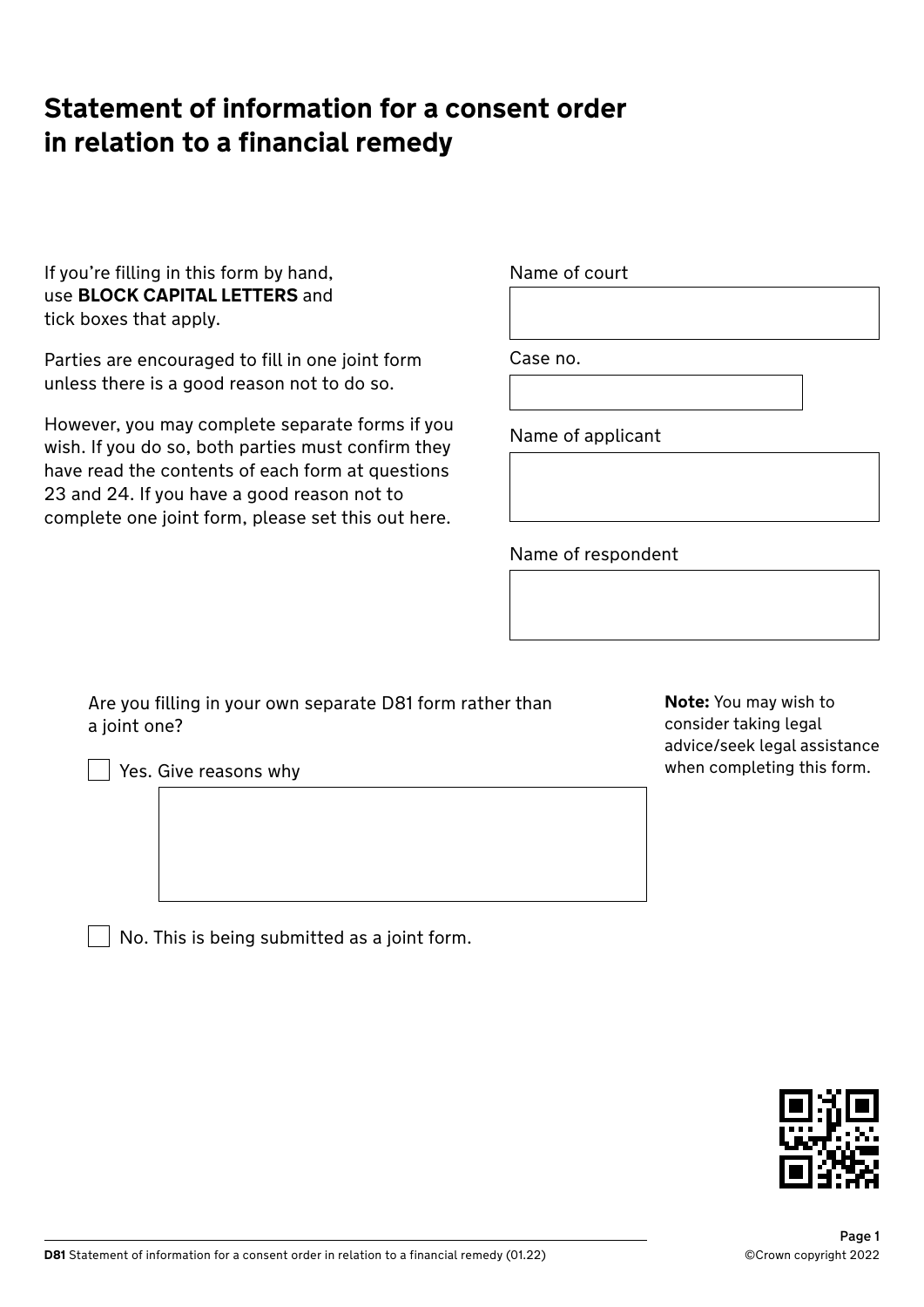# **Details of the marriage/civil partnership**

**1.** On what date did you get married or form a civil partnership?



If earlier than the date of the marriage/civil partnership, shown above, on what date did you start to live together permanently'?





**2.** On what date did you separate?



**3.** On what date did the court grant your decree nisi of divorce/nullity, conditional order of dissolution or (judicial) separation decree/order?



**4.** Is the consent order for interim maintenance?

| Yes    |
|--------|
| N<br>O |

**5.** Has the decree absolute/final order of divorce/dissolution/nullity been granted?

Yes, it was granted on

| Day | Month | Year |
|-----|-------|------|
|     |       |      |

No, it has not yet been granted

**Question 3:** Set out the date on which the Court granted:

**Decree Nisi** – this is the document that states that the Court does not see any reason why you cannot divorce (a 'Conditional Order' is the equivalent for a civil partnership)

**Decree of nullity** – this is the document where the Court declares the marriage void or voidable

**Judicial Separation** – this is the document where the Court sanctions a formal separation.

If you do not have any of these the court cannot make a consent order unless it is

- for 'interim maintenance' as described at Note 4 below, in which case you should indicate this at Q4, or
- a final order which varies an existing periodical payments order, or
- a final order for child maintenance

**Question 4: Interim maintenance** means an order for maintenance pending suit (or outcome in a civil partnership case), interim periodical payments or an interim variation of an order for periodical payments.

**Question 5:** A decree absolute (or final order for divorce or nullity) is the document that records the end of a marriage. A final order of dissolution is the document that records the end of a civil partnership.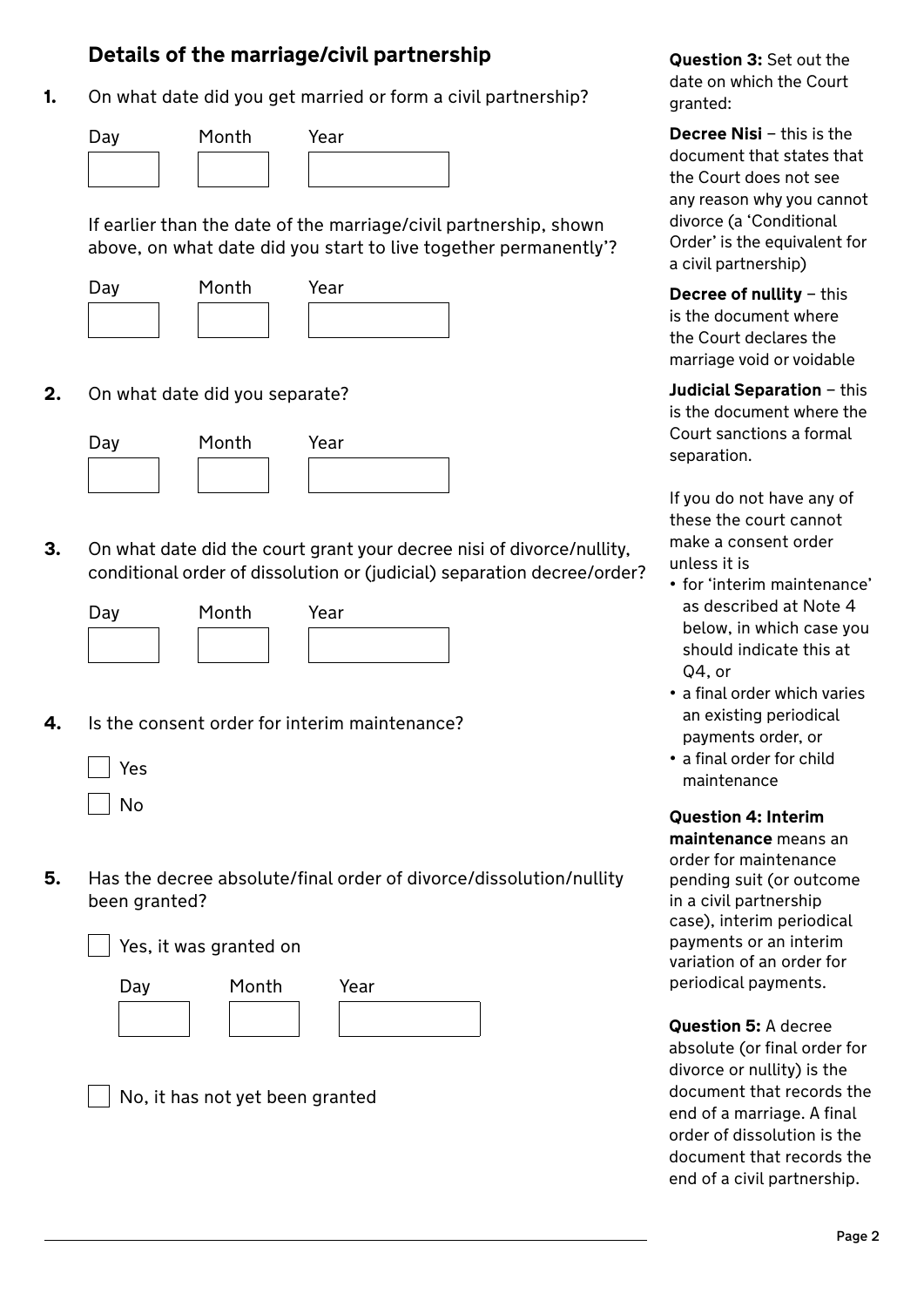# **Dates of birth of the parties and any relevant child(ren)**

**6.** What are the dates of birth of the

## **Applicant**

| Day        | Month | Year |  |  |
|------------|-------|------|--|--|
|            |       |      |  |  |
| Respondent |       |      |  |  |
| Day        | Month | Year |  |  |
|            |       |      |  |  |

**Question 6:** A relevant child (or the child of the family) is a child of both of the parties or a child who has been treated by both of those parties as a child of their family.

Please give the names and dates of birth of any child(ren) of the family aged under 18 or any other child(ren) dependent on the family. If there are more than 4 children of the family please continue on a separate sheet.

## **Child 1**

| Full name |       |      |  |  |  |
|-----------|-------|------|--|--|--|
|           |       |      |  |  |  |
| Day       | Month | Year |  |  |  |
|           |       |      |  |  |  |
| Child 2   |       |      |  |  |  |
| Full name |       |      |  |  |  |
|           |       |      |  |  |  |
| Day       | Month | Year |  |  |  |
|           |       |      |  |  |  |
| Child 3   |       |      |  |  |  |
| Full name |       |      |  |  |  |
|           |       |      |  |  |  |
| Day       | Month | Year |  |  |  |
|           |       |      |  |  |  |
| Child 4   |       |      |  |  |  |
|           |       |      |  |  |  |
| Full name |       |      |  |  |  |
|           |       |      |  |  |  |
| Day       | Month | Year |  |  |  |
|           |       |      |  |  |  |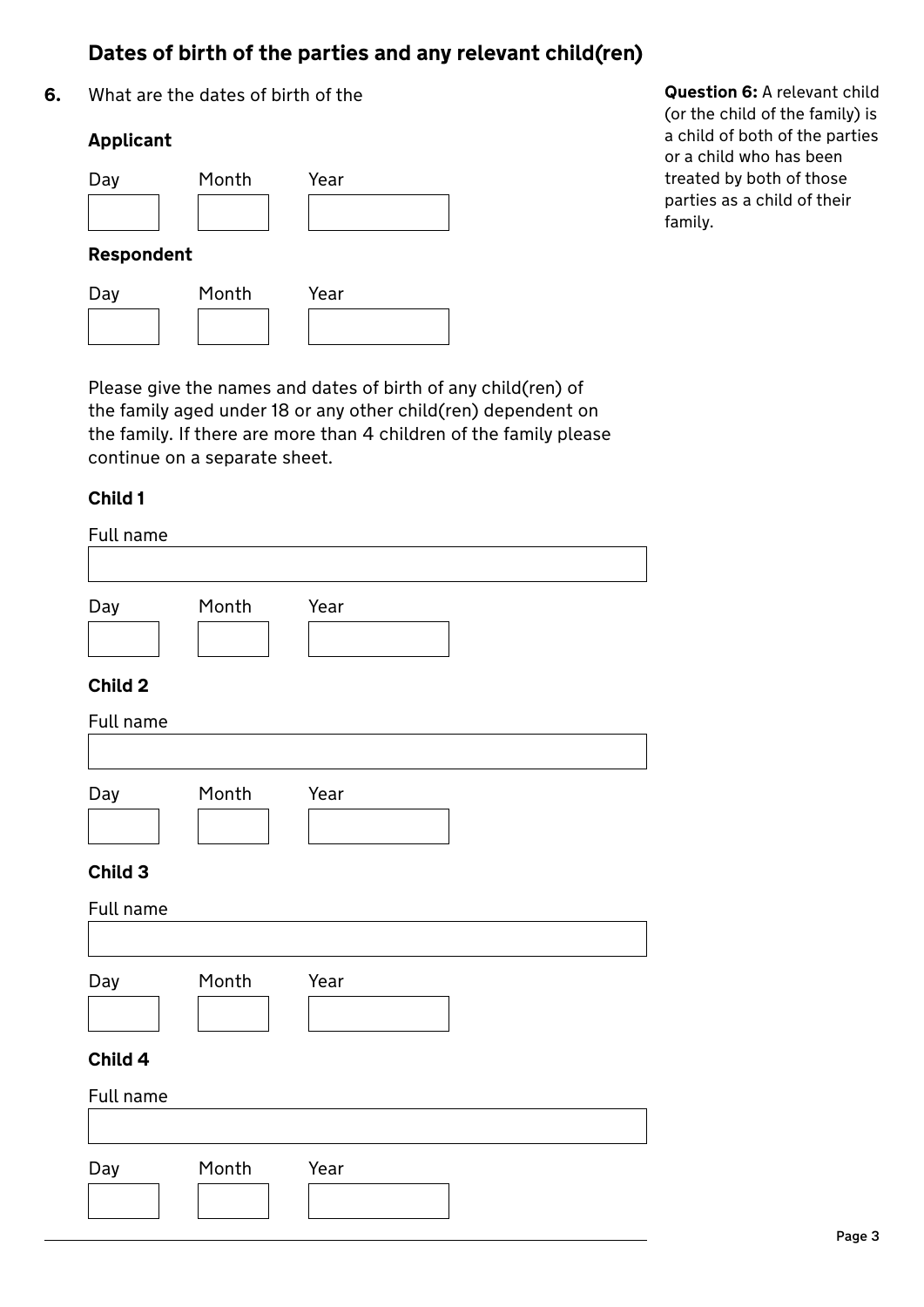# **Financial agreements**

| How was the proposed consent order, attached to this form, |
|------------------------------------------------------------|
| reached?                                                   |

| Discussion between parties                                                                              |  |  |  |  |
|---------------------------------------------------------------------------------------------------------|--|--|--|--|
| Negotiations through solicitors                                                                         |  |  |  |  |
| Out-of-court dispute resolution<br>(for example, mediation, negotiation or other collaborative process) |  |  |  |  |
| Other (use the box below to explain)                                                                    |  |  |  |  |
|                                                                                                         |  |  |  |  |
|                                                                                                         |  |  |  |  |
|                                                                                                         |  |  |  |  |
|                                                                                                         |  |  |  |  |
|                                                                                                         |  |  |  |  |
|                                                                                                         |  |  |  |  |
|                                                                                                         |  |  |  |  |
|                                                                                                         |  |  |  |  |
|                                                                                                         |  |  |  |  |
|                                                                                                         |  |  |  |  |
|                                                                                                         |  |  |  |  |
|                                                                                                         |  |  |  |  |
|                                                                                                         |  |  |  |  |
|                                                                                                         |  |  |  |  |
|                                                                                                         |  |  |  |  |
|                                                                                                         |  |  |  |  |
|                                                                                                         |  |  |  |  |
|                                                                                                         |  |  |  |  |
|                                                                                                         |  |  |  |  |
|                                                                                                         |  |  |  |  |
|                                                                                                         |  |  |  |  |
|                                                                                                         |  |  |  |  |
|                                                                                                         |  |  |  |  |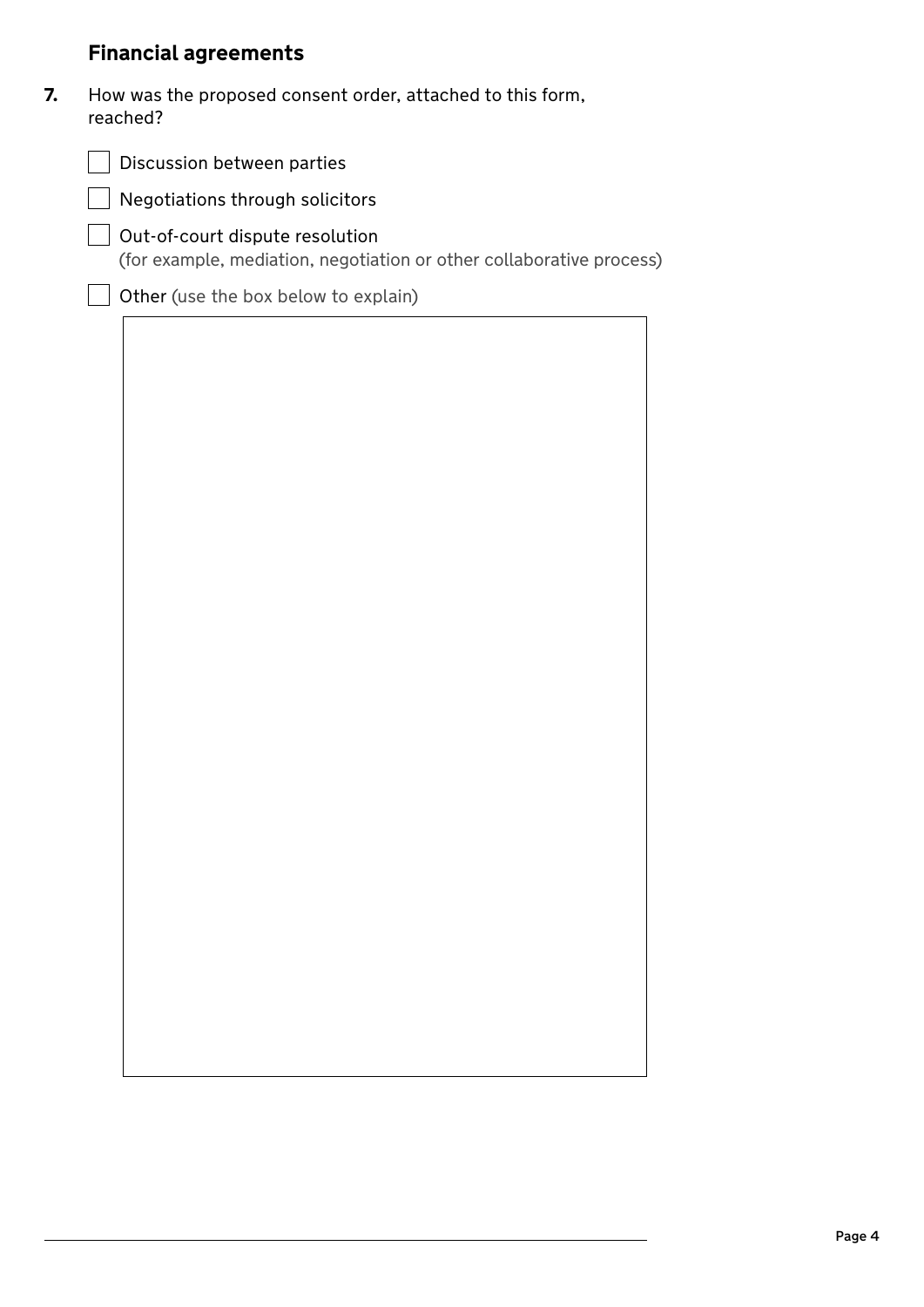# **Current capital and income**

**The information in this section should, so far as possible, be correct at the time the statement is signed.**

The information should therefore be stated **before** implementation of the proposed consent order.

If the application is made only for an order for interim maintenance, please go to **question 9** (**net income**).

## **Capital**

Please give the following information for each party and the child(ren) (if applicable). Use additional sheets if necessary. If you have more than two properties, write their value (after deducting any mortgage) and address on a separate sheet.

Jointly owned capital should be divided in accordance with the shares in which such capital is currently held and listed below. If no agreement has been reached regarding the shares in which such capital is held, it should be divided equally.

Give details of any additional pensions on a separate sheet.

## **8. Money and property**

|              | <b>Type of capital</b>                                                               | <b>Applicant</b> | Respondent | Child(ren)<br>(If applicable) |
|--------------|--------------------------------------------------------------------------------------|------------------|------------|-------------------------------|
|              | A   Property 1 Value (after deducting<br>any mortgage(s)). Give address<br>below:    | £                | £          | £                             |
|              |                                                                                      |                  |            |                               |
|              | Property 2 Value (after deducting<br>any mortgage(s)). Give address<br>below:        | £                | £          | £                             |
|              |                                                                                      |                  |            |                               |
| B            | Other capital, such as money<br>in bank accounts, savings,<br>investments, ISAs etc. | £                | £          | £                             |
| $\mathbf{C}$ | Gross capital total (A plus B)                                                       | £                | £          | £                             |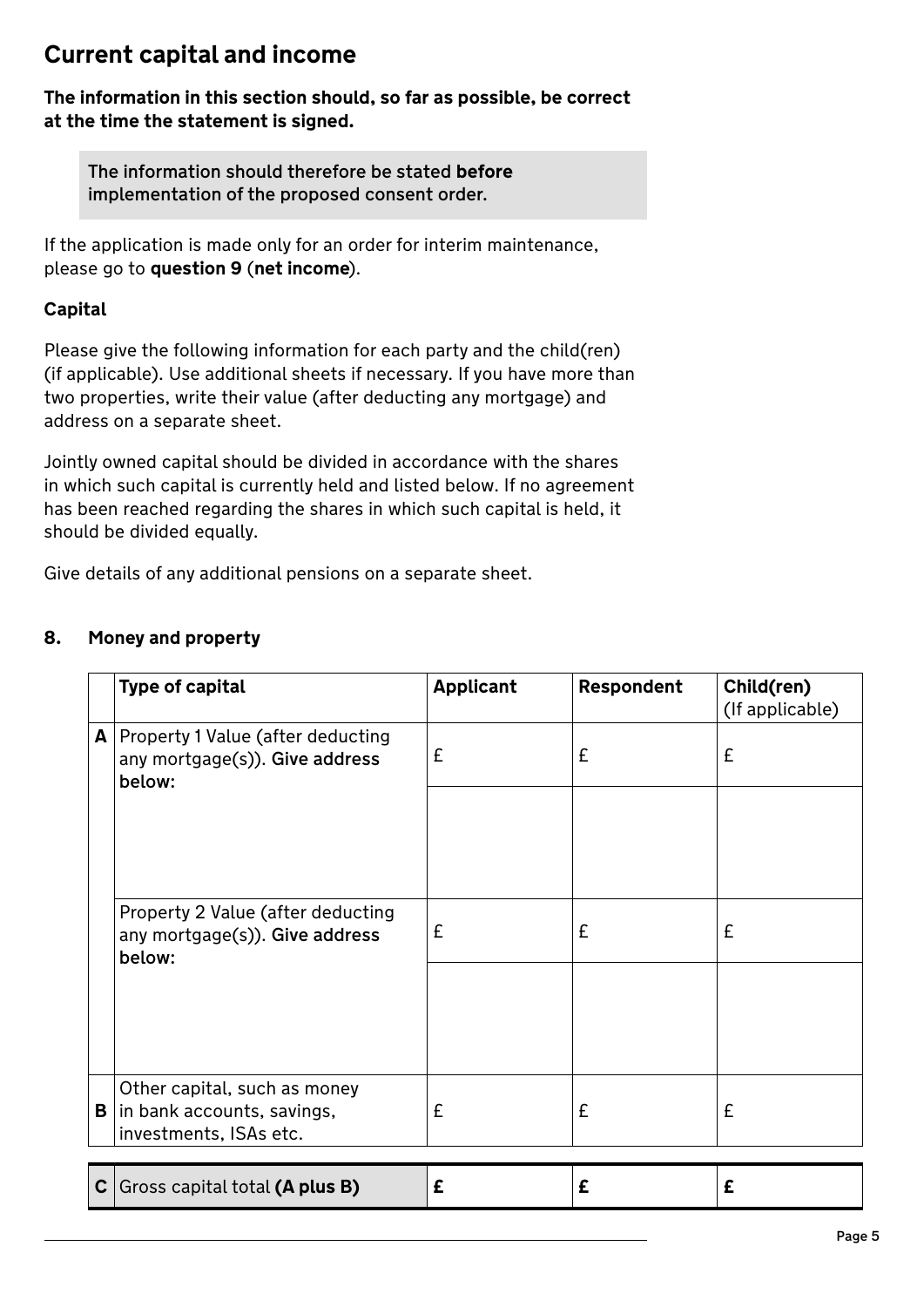|   | Type of capital                                                                                                   | <b>Applicant</b> | Respondent | Child(ren)<br>(If applicable) |
|---|-------------------------------------------------------------------------------------------------------------------|------------------|------------|-------------------------------|
|   | Liabilities (excluding mortgage(s)<br><b>D</b> deducted at A) e.g. loans, overdrafts $E$<br>and credit card debts |                  | £          | £                             |
|   |                                                                                                                   |                  |            |                               |
|   | Net capital total (excluding pensions<br><b>E</b> and Pension Protection Fund<br>compensation) (C minus D)        | £                |            | £                             |
| F | Pensions valuation (cash equivalent)<br>(See question 12)                                                         | £                | £          | £                             |
|   | $G$   PPF compensation valuation                                                                                  | £                | £          | £                             |
| н | Total capital $(E + F + G)$ $E$                                                                                   |                  |            | £                             |

# **Notes**

If necessary, set out here any explanations relating to the above table)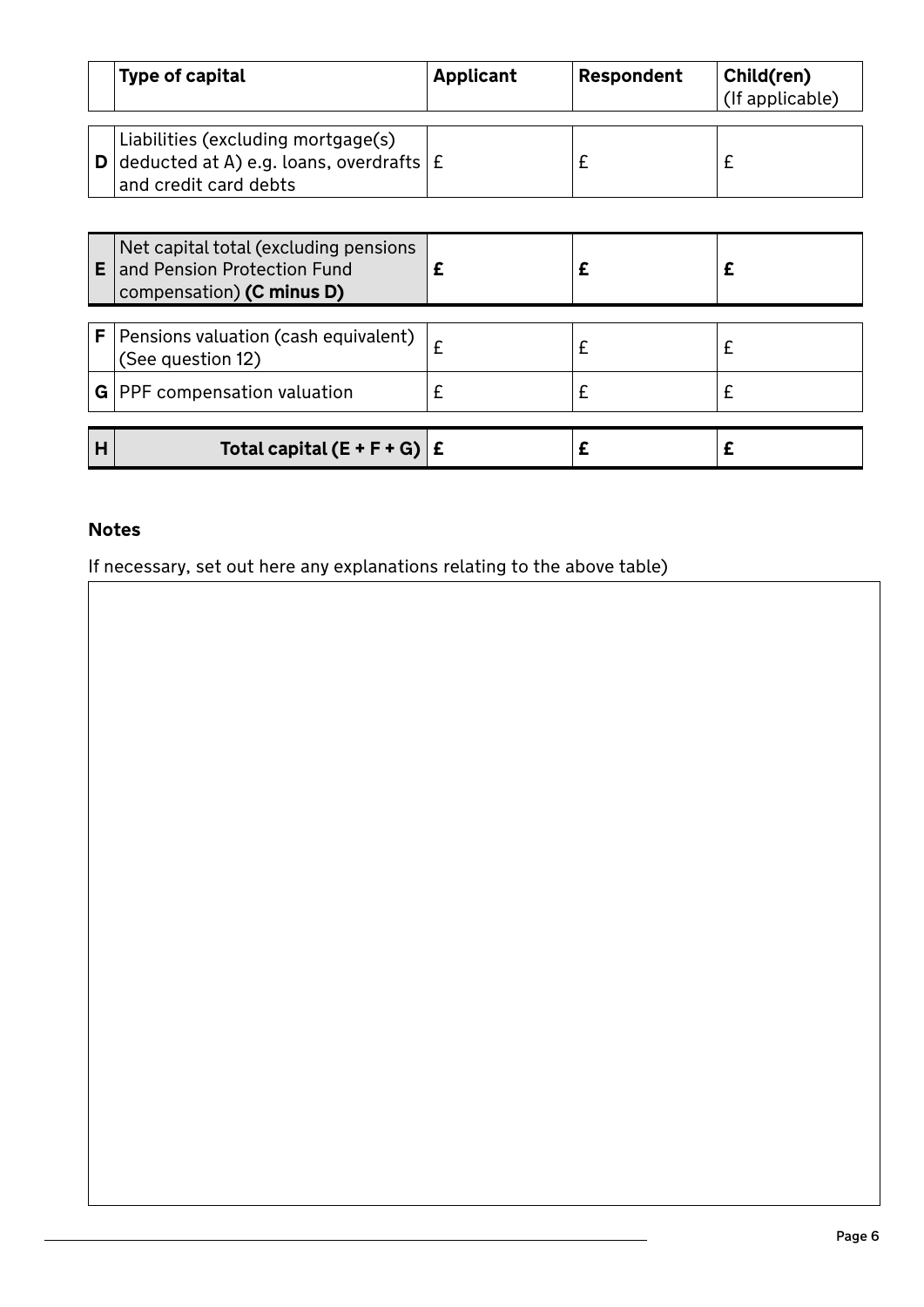### **Guidance for completing table 9**

- **9.A** If you are employed take the figure from your most recent payslip. If you are self-employed you need to calculate the monthly average from the figures on your most recent HMRC tax statement.
- **9.B** In this section, most state benefits are tax-free (see https:// www.gov.uk/income-tax/taxfree-and-taxable-state-benefits for a full list).
- **9.F** Add the total of all income in each column.
- **9.G** If one party is paying child support or maintenance, subtract the amount from their column (showing a minus sign) and add this to the column of the person receiving the payment.

Example:

| Applicant | Respondent   Child(ren) |     |
|-----------|-------------------------|-----|
| +£500     | -£500                   | N/A |

- **9.H** See **9.G**'s example for spousal maintenance between parties. It is presented in the same way.
- **9.I** Add up the total value of each column in **9.G** and **9.H**.

Example:

|               | Applicant | Respondent |
|---------------|-----------|------------|
| G             | +£500     | -£500      |
| н             | +£350     | -£350      |
| I (Sub-total) | +£850     | -6850      |

- **9.J** Please state any child support or maintenance received from a person who is not party to the proceedings e.g., a former spouse or partner and whether paid under a formal agreement or an informal arrangement.
- **9.K** Please state any child support or maintenance made by either party to a person or child who is not party to the proceedings e.g., former spouse or partner. Please show a 'minus' sign from the payer's column.
- **9.L** Calculate the total value of **9.J + 9.K**. Remember that **9.K** will be a negative figure.
- **9.M** Add up the values you have calculated in **9.F**, **9.I** and **9.L**.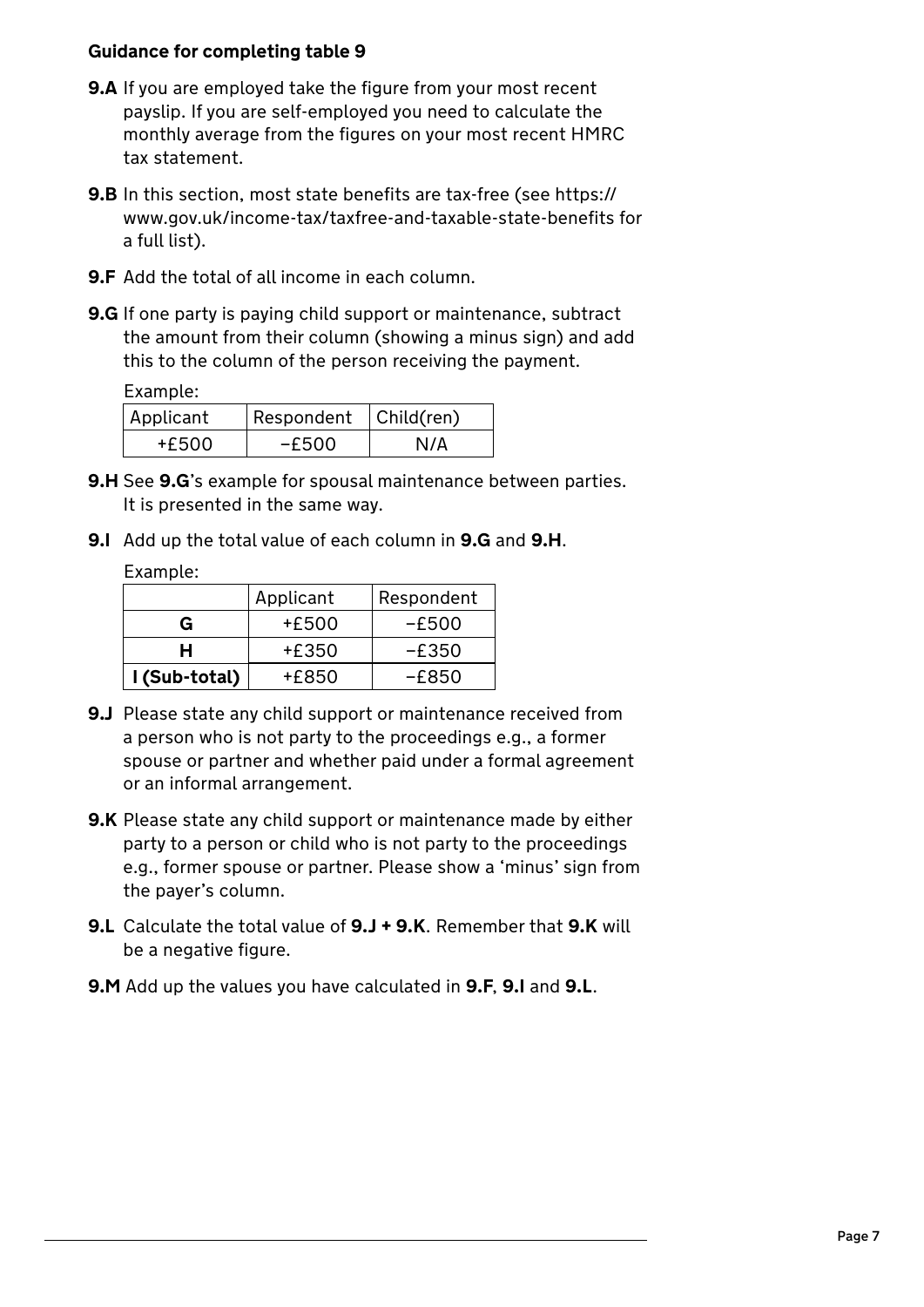# **Net Income**

**9.** Please calculate total net monthly income from all sources using the tables below.

|    | <b>Income</b>                                                                | <b>Applicant</b> | Respondent | Child(ren)<br>(if applicable) |
|----|------------------------------------------------------------------------------|------------------|------------|-------------------------------|
| A  | Earned income after tax and NI<br>contributions have been paid               | £                | £          | £                             |
| В  | State Benefits (including child<br>benefit)                                  | £                | £          | £                             |
| C. | Pension income and Pension<br>Protection Fund (PPF)<br>compensation payments | £                | £          | £                             |
| D  | Interest from bank accounts                                                  | £                | £          | £                             |
| E  | Other sources of income (e.g. trust<br>fund income, investment income)       | £                | £          | £                             |
|    |                                                                              |                  |            |                               |

| Sub-Total $(A + B + C + D + E)$ $E$ |
|-------------------------------------|
|-------------------------------------|

| G | Child support/child maintenance<br>paid between the parties (add the<br>payment to the recipient's column<br>and - by showing a minus figure -<br>deduct the payment in the payer's<br>column) |   | £ |  |
|---|------------------------------------------------------------------------------------------------------------------------------------------------------------------------------------------------|---|---|--|
| н | Spousal maintenance paid between<br>the parties (add the payment to<br>the recipient's column and - by<br>showing a minus figure - deduct<br>the payment in the payer's<br>column).            | £ | £ |  |
|   | Sub-Total $(G + H)$                                                                                                                                                                            |   |   |  |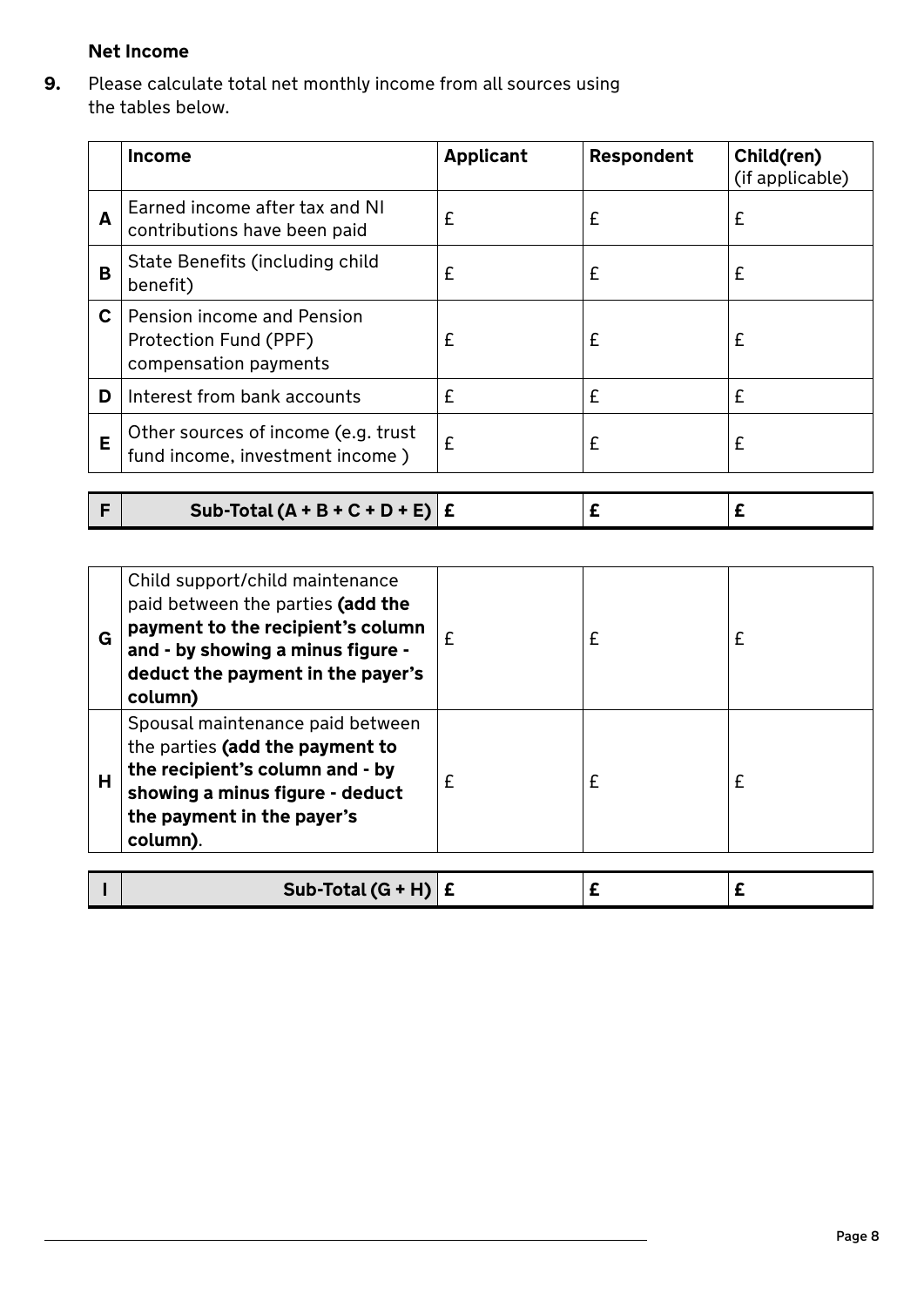| <b>Income</b> | Applicant | Respondent | Child(ren)      |
|---------------|-----------|------------|-----------------|
|               |           |            | (if applicable) |

|   | Child support/child maintenance<br>payments received from a<br>person who is <b>not</b> a party in these<br>proceedings (e.g. a former spouse<br>or partner) by the applicant,<br>respondent and/or the child(ren)<br>(if applicable)                                                                                                                                                                                                      | £ | £ | £ |
|---|--------------------------------------------------------------------------------------------------------------------------------------------------------------------------------------------------------------------------------------------------------------------------------------------------------------------------------------------------------------------------------------------------------------------------------------------|---|---|---|
| K | Child support/child maintenance/<br>spousal maintenance payments<br>made by either party to any<br>person who is <b>not</b> a party in these<br>proceedings (e.g. a former spouse or<br>partner or child whose other parent<br>is not a party to these proceedings,<br>and whether paid under a<br>formal agreement or an informal<br>arrangement). This figure should be<br>deducted from the payer's column<br>by showing a minus figure | £ | £ | £ |
|   | Sub-total $(J + K)$ $E$                                                                                                                                                                                                                                                                                                                                                                                                                    |   | £ | £ |

| Grand Total $(F + I + L)$ $E$ |  |  |
|-------------------------------|--|--|
|                               |  |  |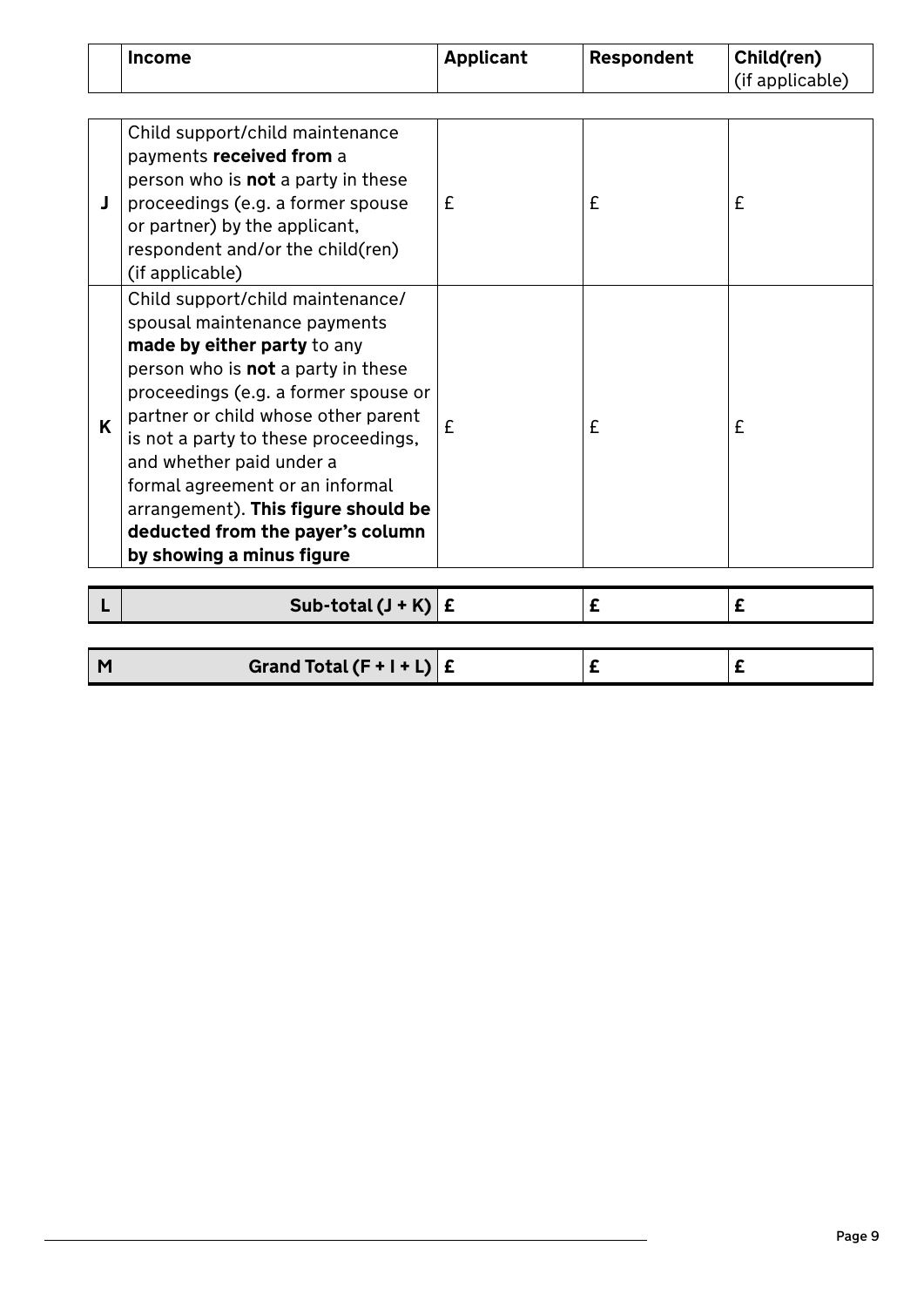# **Capital and income after the implementation of proposed order**

This section needs to show the impact of the proposed order on the capital and income. Use additional sheets if necessary.

If you wish, you can include a net effect calculation from a spreadsheet on an additional sheet showing the financial outcome of the consent order.

Tables at 10 and 11 must show what the capital and income position would be if the proposed consent order is made.

If the application is made only for an order for interim maintenance, please go to **question 11 (net income)**.

## **10. Money and property**

|   | <b>Type of capital</b>                                                                                            | <b>Applicant</b> | Respondent | Child(ren)<br>(If applicable) |
|---|-------------------------------------------------------------------------------------------------------------------|------------------|------------|-------------------------------|
|   | A   Property 1 Value (after deducting<br>any mortgage(s)) Give address<br>below:                                  | £                | £          | £                             |
|   |                                                                                                                   |                  |            |                               |
|   | Property 2 Value (after deducting<br>any mortgage(s)) Give address<br>below:                                      | £                | £          | £                             |
|   |                                                                                                                   |                  |            |                               |
|   | Other capital, such as money<br><b>B</b> in bank accounts, savings,<br>investments, ISAs etc.                     | £                | £          | £                             |
|   | C $G$ Gross capital total (A plus B)                                                                              | £                | £          | £                             |
|   | Liabilities (excluding mortgage(s)<br><b>D</b> deducted at A) e.g. loans, overdrafts $E$<br>and credit card debts |                  | £          | £                             |
| Е | Net capital total (excluding pensions<br>and Pension Protection Fund<br>compensation) (C minus D)                 | £                | £          | £                             |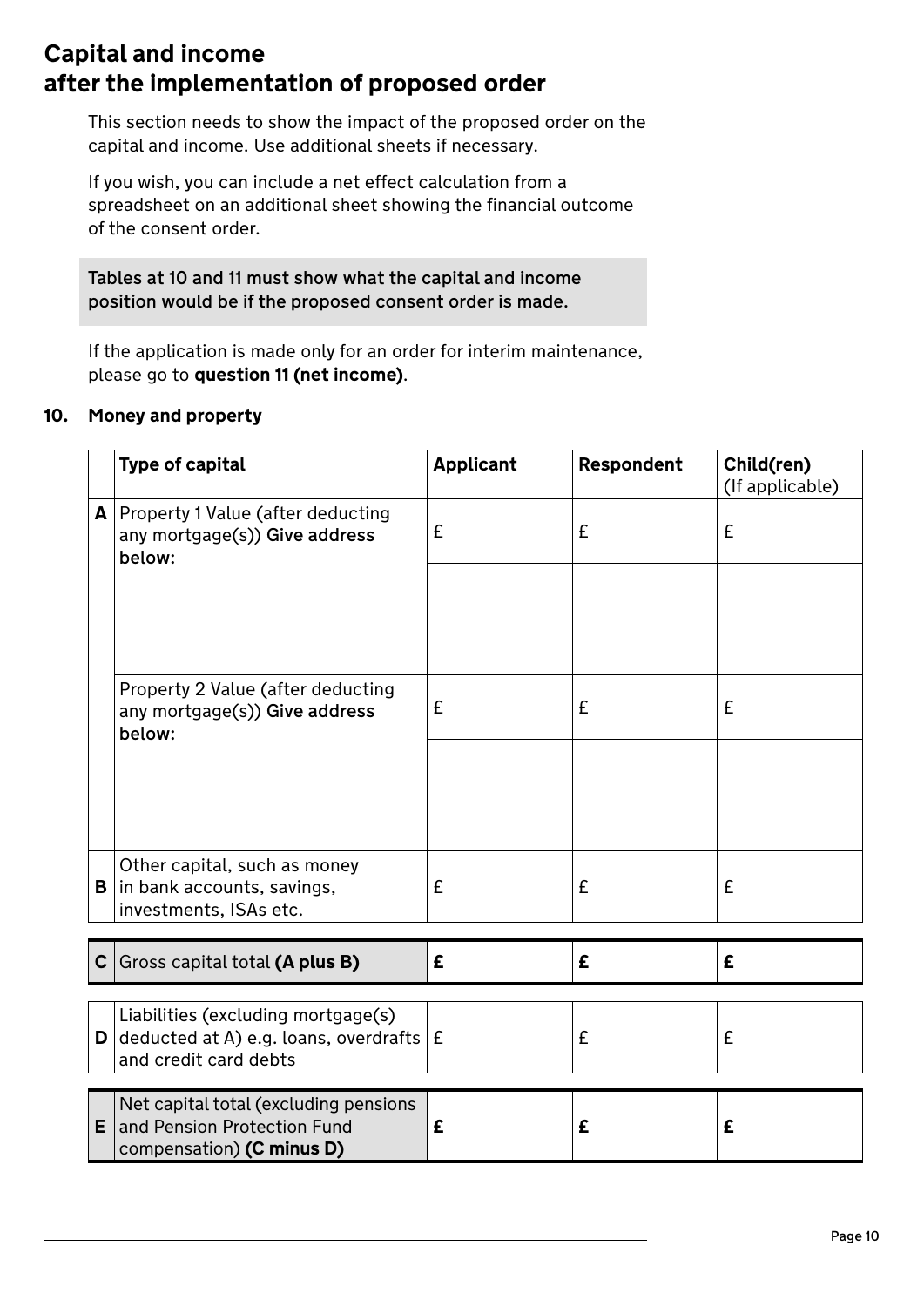|   | Type of capital                                           | <b>Applicant</b> | Respondent | Child(ren)<br>(If applicable) |
|---|-----------------------------------------------------------|------------------|------------|-------------------------------|
|   |                                                           |                  |            |                               |
| F | Pensions valuation (cash equivalent)<br>(see question 12) |                  |            |                               |
|   | $G$   PPF compensation valuation                          |                  |            |                               |
|   |                                                           |                  |            |                               |
|   | H Total capital and pensions $(E + F + G)$ $E$            |                  |            |                               |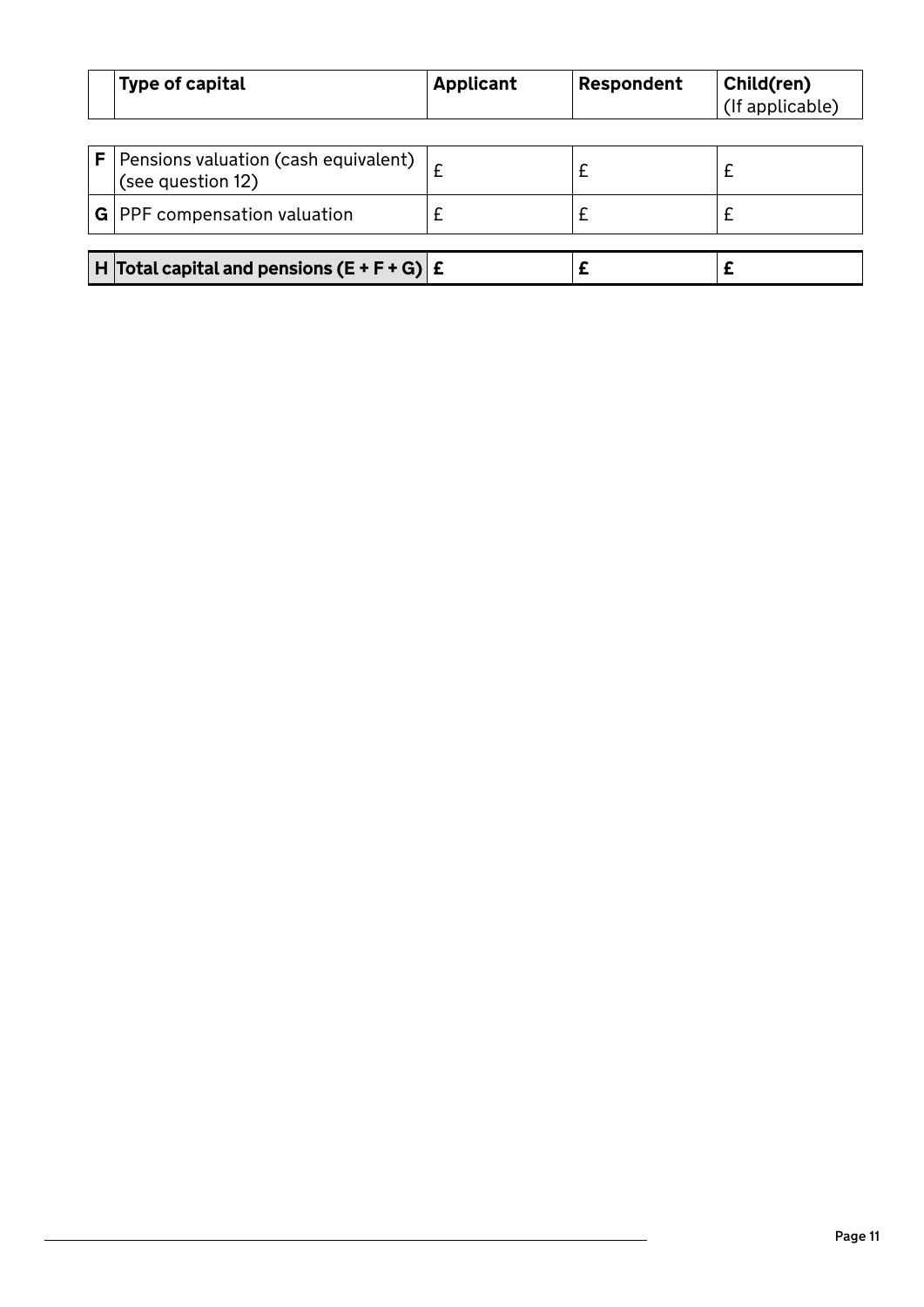### **Guidance for completing table 11**

- **11.A** If you are employed take the figure from your most recent payslip. If you are self-employed you need to calculate the monthly average from the figures on your most recent HMRC tax statement.
- **11.B** In this section, most state benefits are tax-free (see https:// www.gov.uk/income-tax/taxfree-and-taxable-state-benefits for a full list).
- **11.F** Add up the total of all income in each column.
- **11.G** If one party is paying child support or maintenance, subtract the amount from their column (showing a minus sign) and add this to the person receiving the payment. (See below)

Example:

| Applicant | Respondent   Child(ren) |     |
|-----------|-------------------------|-----|
| +£500     | -£500                   | N/A |

- **11.H** See **11.G**'s example for guidance on spousal maintenance between parties.
- **11.I** Deduct/Add any additional payments from **11.G** and **11.H**.

Example:

|               | Applicant | Respondent | Child(ren) |
|---------------|-----------|------------|------------|
| G             | +£500     | $-E500$    | N/A        |
| н             | +£350     | $-E350$    |            |
| I (Sub-total) | +£850     | -£850      |            |

- **11.J** Please state any child support or maintenance received from a person who is not party to the proceedings e.g. a former spouse or partner and whether paid under a formal agreement or an informal arrangement.
- **11.K** Please state any child support or maintenance made by either party to a person or child who is not party to the proceedings e.g., former spouse or partner. Please use a 'minus' sign in the payer's column.
- **11.L** Calculate the total value of **11.J + 11.K**. Remember that **11.K** will be a negative figure.
- **11.M** Add up the values you have calculated in **11.F**, **11.I** and **11.L**.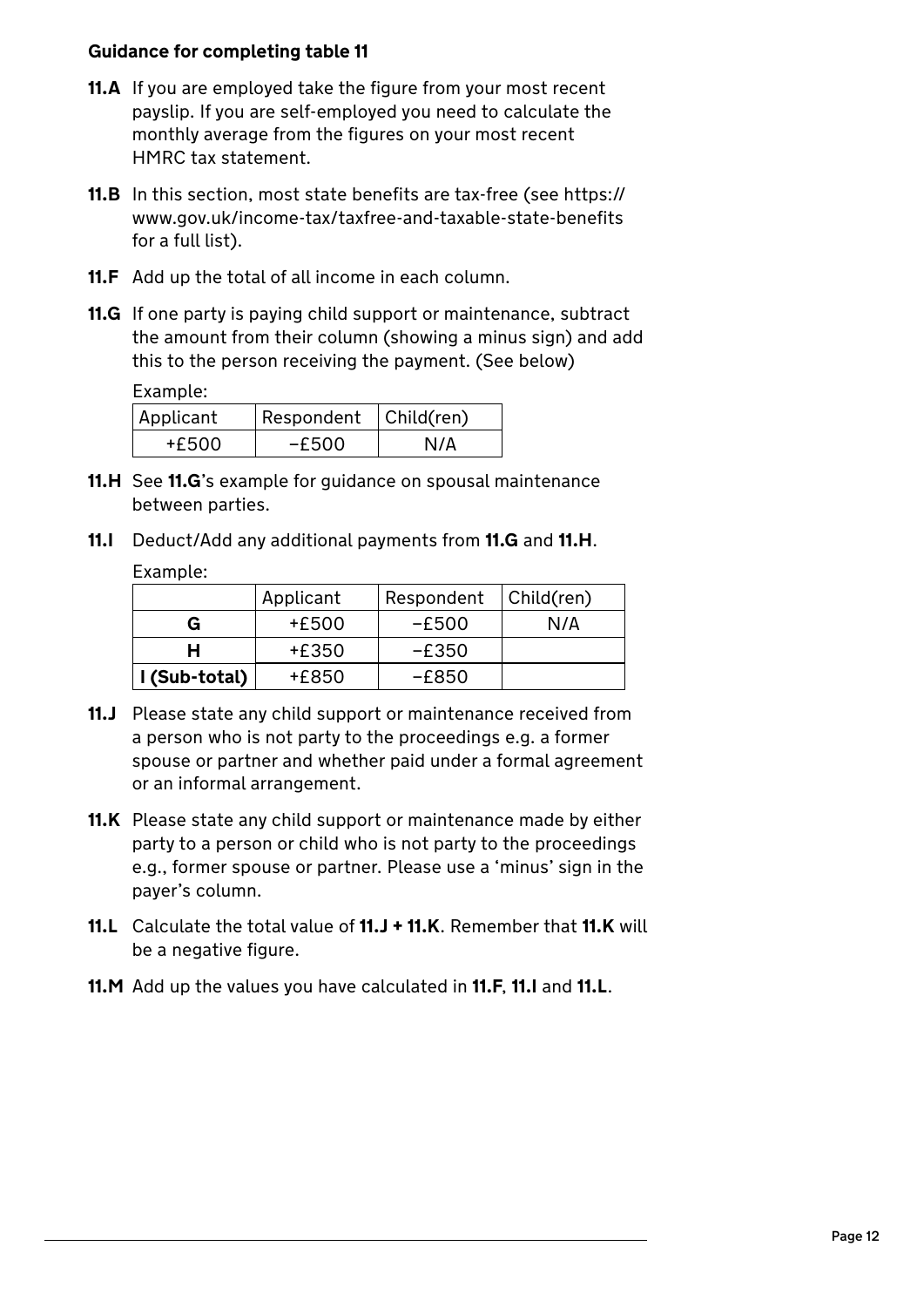## **Net Income**

**11.** Please calculate total net monthly income from all sources using the tables below.

|              | Income                                                                                                                                                                                         | <b>Applicant</b> | Respondent | Child(ren)<br>(if applicable) |
|--------------|------------------------------------------------------------------------------------------------------------------------------------------------------------------------------------------------|------------------|------------|-------------------------------|
| A            | Earned income after tax and NI<br>contributions and other compulsory<br>deductions have been paid                                                                                              | £                | £          | £                             |
| B            | State Benefits (including child<br>benefit)                                                                                                                                                    | £                | £          | £                             |
| $\mathbf{C}$ | Pension income and Pension<br>Protection Fund (PPF)<br>compensation payments                                                                                                                   | £                | £          | £                             |
| D            | Interest from bank accounts                                                                                                                                                                    | £                | £          | £                             |
| Е            | Other sources of income (e.g. trust<br>fund income, investment income)                                                                                                                         | £                | £          | £                             |
| F            | Sub-Total $(A + B + C + D + E)$ $E$                                                                                                                                                            |                  | £          | £                             |
|              |                                                                                                                                                                                                |                  |            |                               |
|              |                                                                                                                                                                                                |                  |            |                               |
| G            | Child support/child maintenance<br>paid between the parties (add the<br>payment to the recipient's column<br>and - by showing a minus figure -<br>deduct the payment in the payer's<br>column) | £                | £          | £                             |
| н            | Spousal maintenance paid between<br>the parties (add the payment to<br>the recipient's column and - by<br>showing a minus figure - deduct<br>the payment in the payer's<br>column)             | £                | £          | £                             |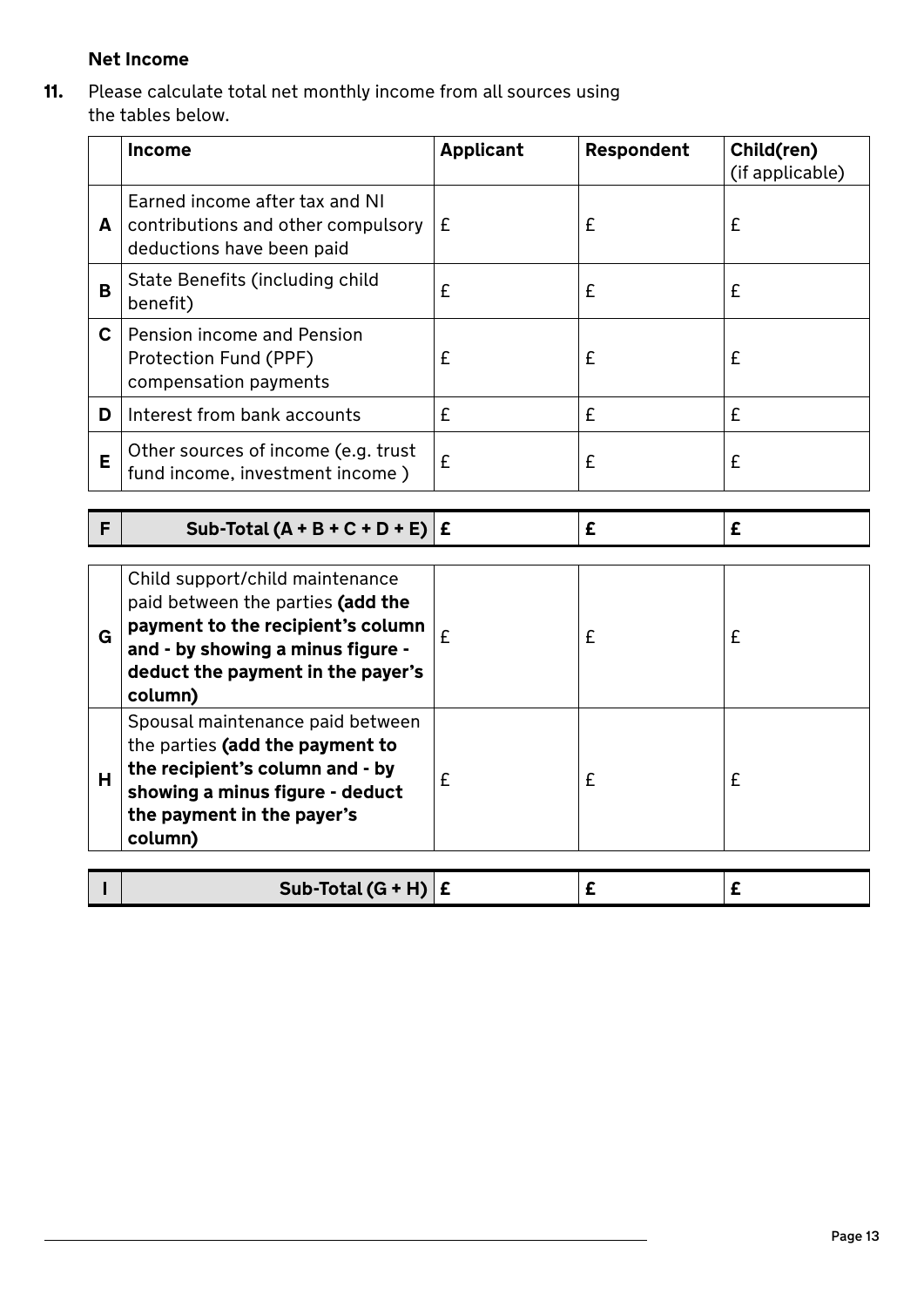| <b>Income</b> | <b>Applicant</b> | Respondent | Child(ren)      |
|---------------|------------------|------------|-----------------|
|               |                  |            | (if applicable) |

|   | Child support/child maintenance<br>payments received from a<br>person who is <b>not</b> a party in these<br>proceedings (e.g. a former spouse<br>or partner) by the applicant,<br>respondent and/or the child(ren)<br>(if applicable).                                                                                                                                                                                                      | £ | £ | £ |
|---|---------------------------------------------------------------------------------------------------------------------------------------------------------------------------------------------------------------------------------------------------------------------------------------------------------------------------------------------------------------------------------------------------------------------------------------------|---|---|---|
| K | Child support/child maintenance/<br>spousal maintenance payments<br>made by either party to any<br>person who is <b>not</b> a party in<br>these proceedings (e.g. a former<br>spouse or partner or child whose<br>other parent is not a party to these<br>proceedings, and whether paid under<br>a formal agreement or an informal<br>arrangement). This figure should be<br>deducted from the payer's column<br>by showing a minus figure. | £ | £ | £ |

|  |  | Sub-total $(J + K)$ $E$ |  |  |  |
|--|--|-------------------------|--|--|--|
|--|--|-------------------------|--|--|--|

| Grand Total $(F + I + L)   E$<br>N |  |  |
|------------------------------------|--|--|
|                                    |  |  |

**12.** Are there any other matters relating to the proposed consent order that the court should consider?

Yes, there are No

**Question 12:** For example, medical conditions, change of employment, any significant change in circumstances, or an agreement already reached between you (e.g. a prenuptial agreement, a postnuptial agreement or a separation agreement).

If you have a pension valuation which is different from the cash equivalent value set out at Questions 8 and 10 at Row F, please set it out here. If your state pension is not in payment set out brief details here of your expected entitlement.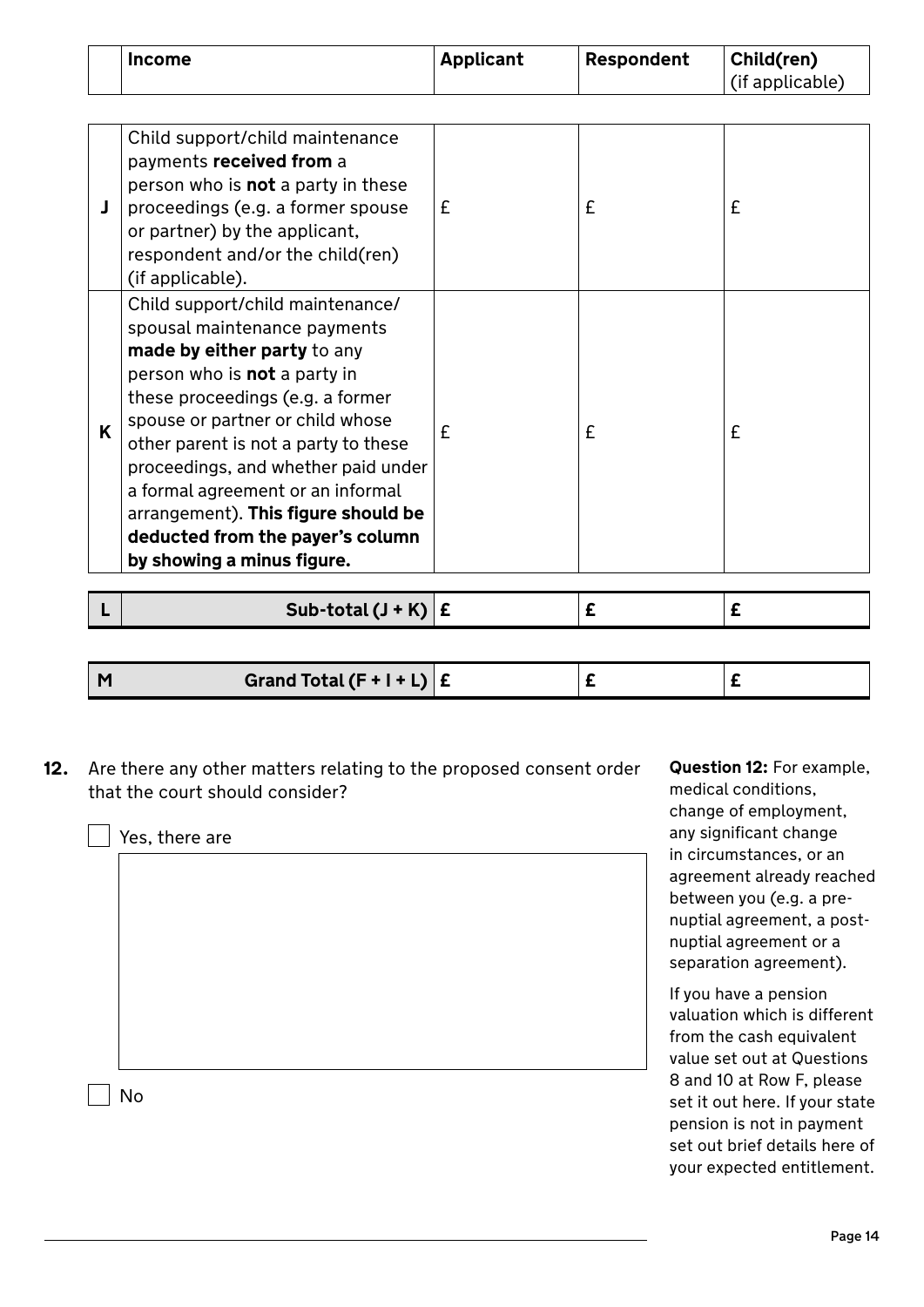**13.** Please explain concisely the main reasons for your proposed consent order's division of assets (e.g. meeting a particular housing or other need, dividing assets equally, dividing assets unequally for a particular reason or making an assessment of higher or lower earning capacity)

**Question 13:** If your proposed consent order offsets pension assets against capital assets, please explain briefly how the offsetting agreement has been reached. Offsetting means that one party keeps all or part of their pension in exchange for the other party keeping or receiving other nonpension assets.

**14.** If maintenance claims would be dismissed by the proposed consent order (i.e. there is to be a clean break), explain briefly how each party will support themselves.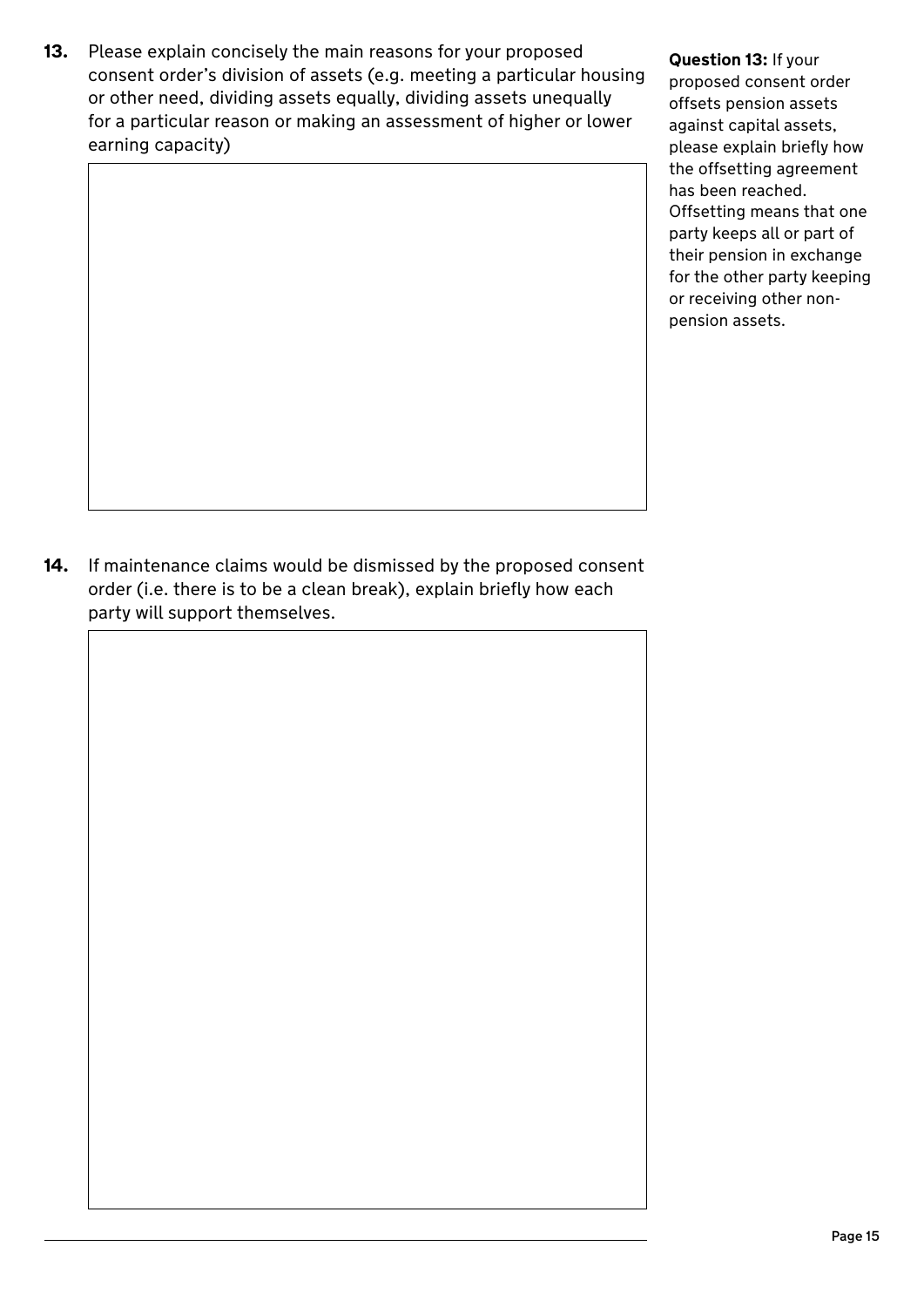**15.** Tell us where you, your spouse and children (if applicable) will live, and the basis on which each property will be occupied (e.g. owner, tenant etc.). If the children live with both parties give their primary address or state in the 'Address' column below if they live equally with both parties.

|              | <b>Address</b> | <b>Basis of occupation of</b><br>property |
|--------------|----------------|-------------------------------------------|
| Applicant    |                |                                           |
| Respondent   |                |                                           |
| Child's name |                |                                           |
| Child's name |                |                                           |
| Child's name |                |                                           |
| Child's name |                |                                           |

#### **16.** New relationships

Please tick the appropriate box below.

#### **Applicant**

 $\vert$  I have no intention, at present, to remarry/enter into a new civil partnership or cohabit

 $\Box$  I am in a cohabiting relationship

I remarried/formed a civil partnership on

| Day | Month | Year |
|-----|-------|------|
|     |       |      |

 $\Box$  I intend to remarry/form a civil partnership. If you have a date please give it below

| Day                 | Month | Year |  |
|---------------------|-------|------|--|
|                     |       |      |  |
|                     |       |      |  |
| I intend to cohabit |       |      |  |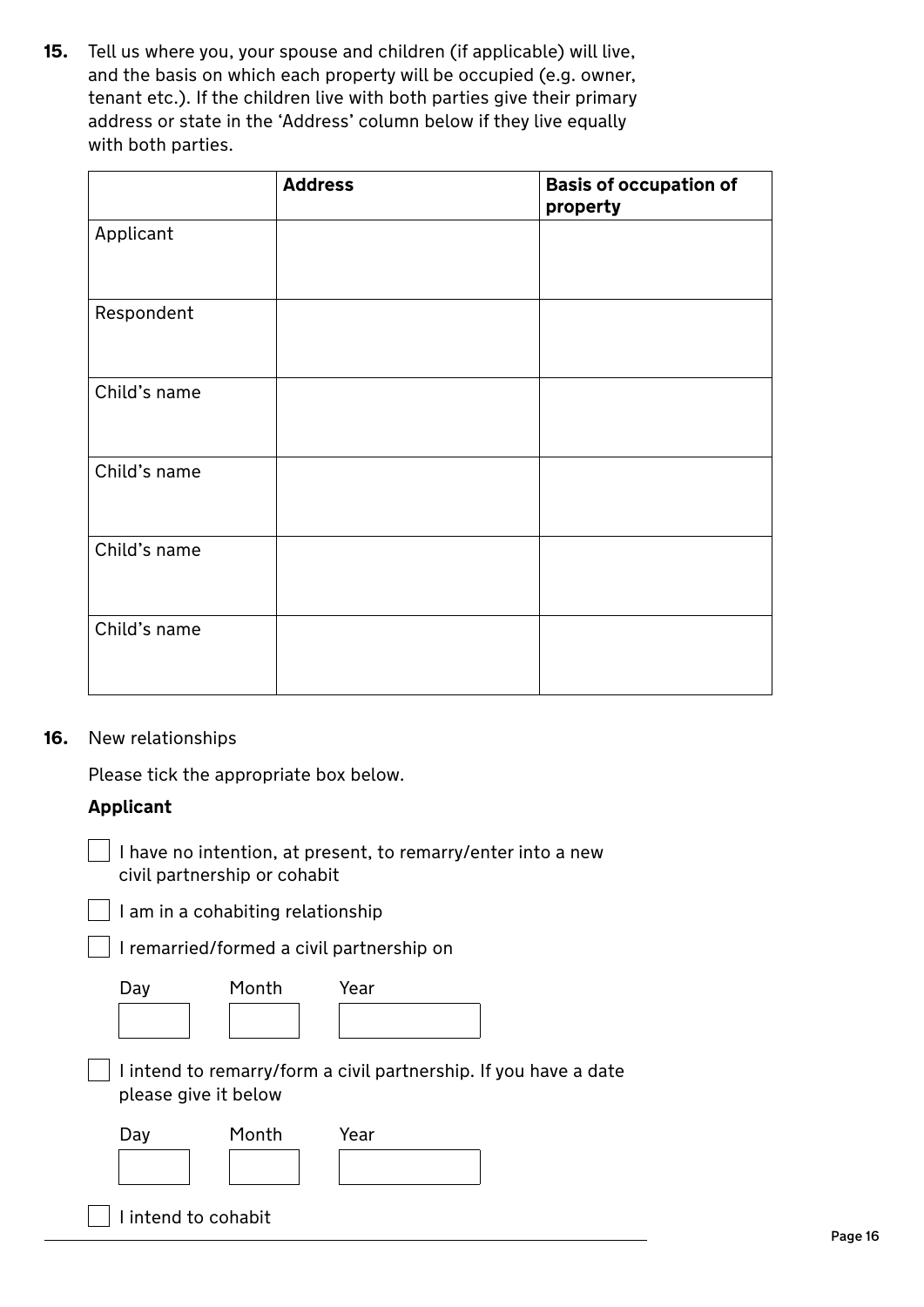#### **Respondent**

| civil partnership or cohabit            | I have no intention, at present, to remarry/enter into a new |
|-----------------------------------------|--------------------------------------------------------------|
| I am in a cohabiting relationship       |                                                              |
|                                         | I remarried/formed a civil partnership on                    |
| Month<br>Day                            | Year                                                         |
| If you have a date please give it below | I intend to remarry/form a civil partnership.                |
| Month<br>Day                            | Year                                                         |
| I intend to cohabit                     |                                                              |
| Notice to mortgage provider             |                                                              |

- **17** Do the terms of the consent order provide for a transfer of property?
	- Yes, **go to question 17.1**

No, **go to question 18**

**17.1** Have the mortgage provider(s) (if any) of the property been served with notice of the application?

| Yes |
|-----|
| Јი  |

**17.2** Has any objection to a transfer of property been made by any mortgage provider, within 14 days of the date when the notice of the application was served?

No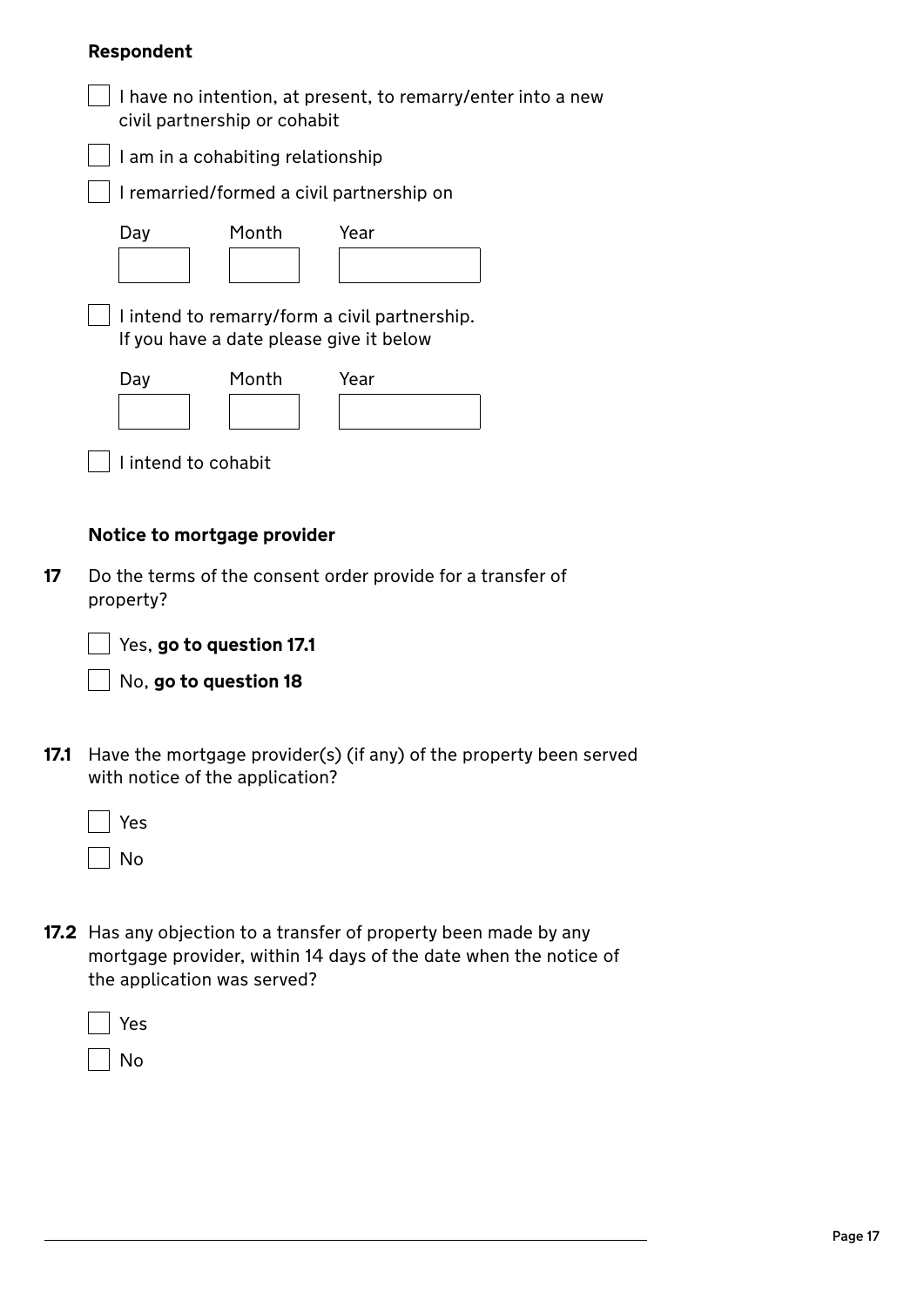#### **Pension Orders**

**18.** Are you applying for a pension order?

Yes

No, **go to question 23**

#### **Notice to pension arrangement/PPF Board (pension attachment)**

The question below is to be answered by the applicant where the terms of the order include provision for a pension attachment order and/or a PPF compensation attachment order.

**19.** Has notice been served on every person responsible for any pension arrangement under Rules 9.33(1) or 9.34, and/or the PPF Board under 9.42 or 9.43 of the Family Procedure Rules 2010?

| Yes |
|-----|
| No  |

The question below need only be answered by the applicant where the terms of the order include provision for a pension attachment order.

**20.** Has any objection to an attachment order been made by the person responsible for pension arrangements within 21 days of the date when the notice of application was served?

Yes

No

**Question 18:** This section should be answered by the applicant where the terms of the order include a pension sharing order or a PPF compensation sharing order. If you have no pension, or there is no pension sharing order or a PPF compensation sharing order, please tick 'No' and go to question 23.

**Question 19:** This section should be answered by the applicant where the terms of order include a Pension attachment order and/or a PPF pension compensation attachment order.

If notice has been served on every person responsible for the pension arrangement under Rule 9.33(1) or 9.34 and/or the PPF Board under 9.42 or 9.43 of the Family Procedure Rules 2010, then tick 'Yes'.

(See https://www.justice. gov.uk/courts/procedurerules/family/parts/part\_09).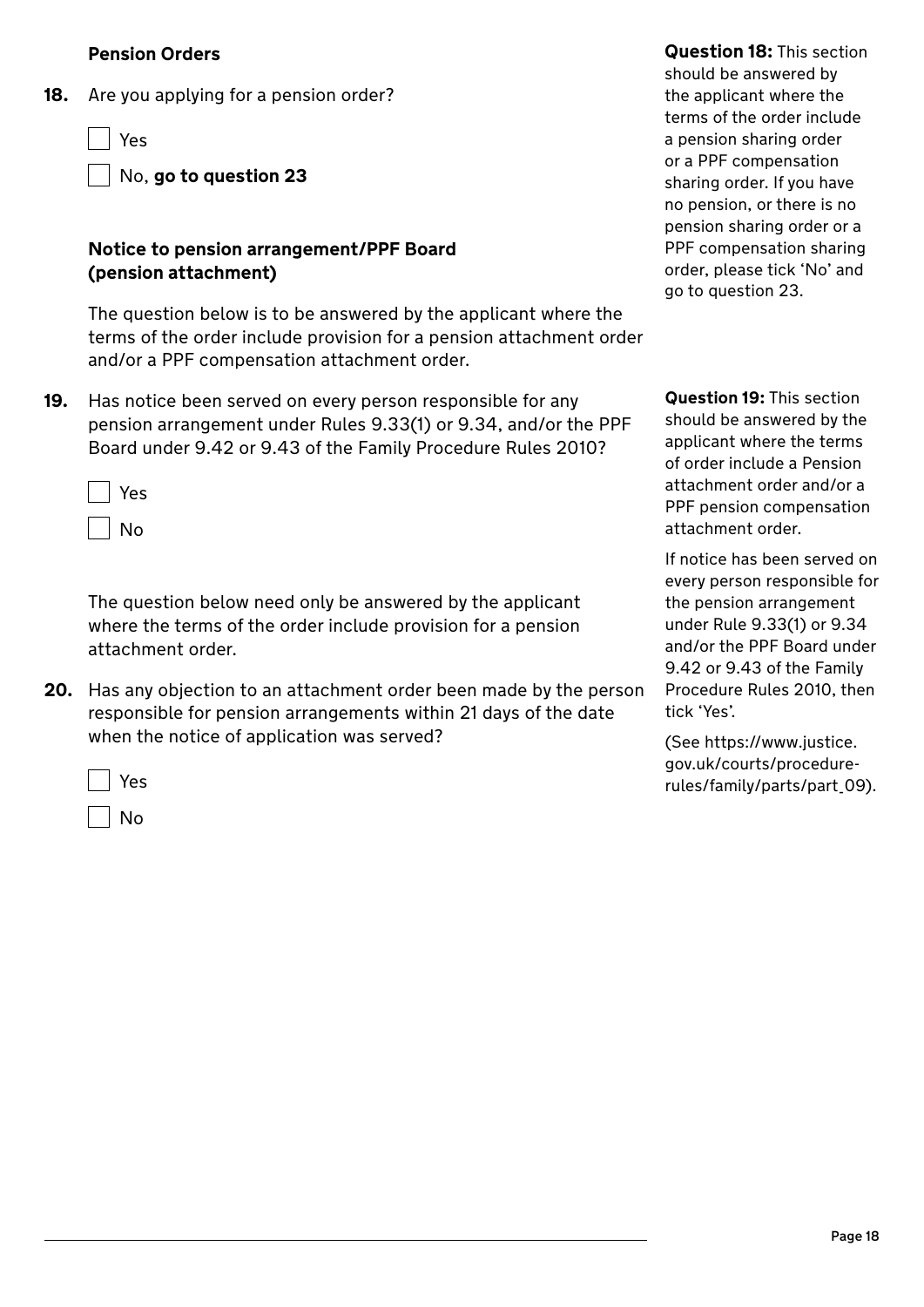#### **Pension sharing or PPF compensation sharing**

(For pension sharing only)

**21.** Has the pension arrangement provided the information required by Regulation 4 of the Pensions on Divorce etc. (Provision of Information) Regulations 2000?

| Yes    |
|--------|
| N<br>O |

**21.1** Does it appear from that information that there is power to make an order including provision under section 24B of the Matrimonial Causes Act 1973 or under paragraph 15 of Schedule 5 to the Civil Partnership Act 2004 (Pension Sharing)?

Yes

 $\overline{\phantom{a}}$  No

(For PPF compensation sharing only)

**22**. Has the PPF Board provided the information required by Regulation 5 of The Pension Protection Fund (Pension Compensation Sharing and Attachment on Divorce etc.) Regulations 2011?

Yes

No

(For PPF compensation sharing only)

**22.1** Does it appear from that information that there is power to make an order for compensation sharing?

|  | ۰, |
|--|----|
|--|----|

No

**Question 21:** The pension arrangement should provide information as required by Regulation 4 of the Pensions on Divorce etc. (Provision of Information) Regulation 2000 (see https:// www.legislation.gov.uk/ cy/uksi/2000/1048/ regulation/4/made for the regulation)

If it does, please tick 'Yes'. If not, tick 'No'.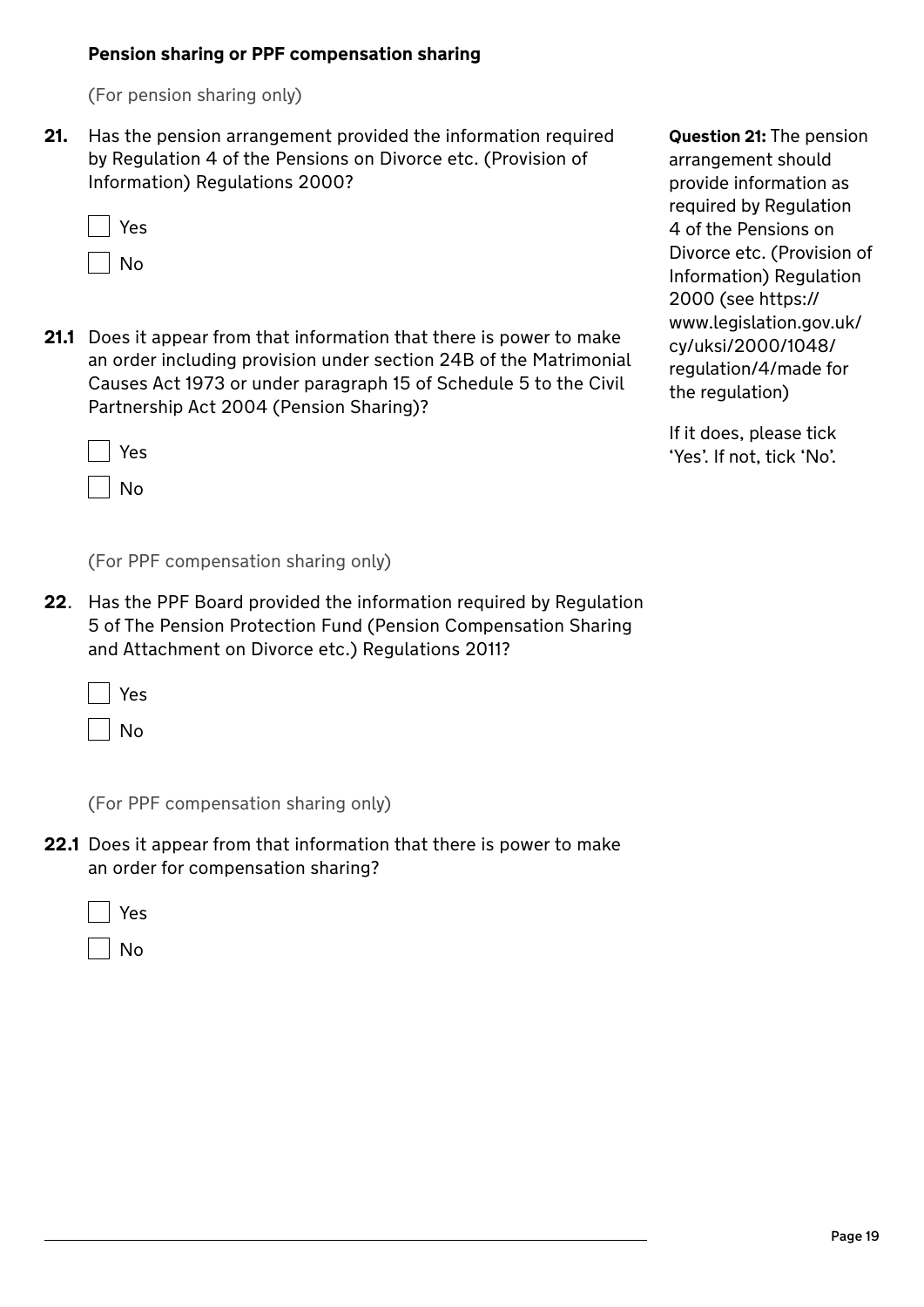# **Proposed consent order**

#### **Important**

It is important that the proposed consent order is as clear as possible. When drafting your proposed consent order, you are strongly recommended to use the Standard Orders Volume 1 (Financial and Enforcement Orders) which can be accessed at www.judiciary.uk/announcements/message-from-mr-justicemostyn-amendments-to-standard-orders/

### **23.** Applicant's full name

I confirm that I have read the completed statement of information for a consent order from the respondent.

Signed

| I<br>. .<br>×<br>×<br>×<br>۰. |
|-------------------------------|
|-------------------------------|

| Day | Month | Year |  |
|-----|-------|------|--|
|     |       |      |  |

#### **24.** Respondent's full name



I confirm that I have read the completed statement of information for a consent order from the applicant.

Signed



Date

| Day | Month | Year |
|-----|-------|------|
|     |       |      |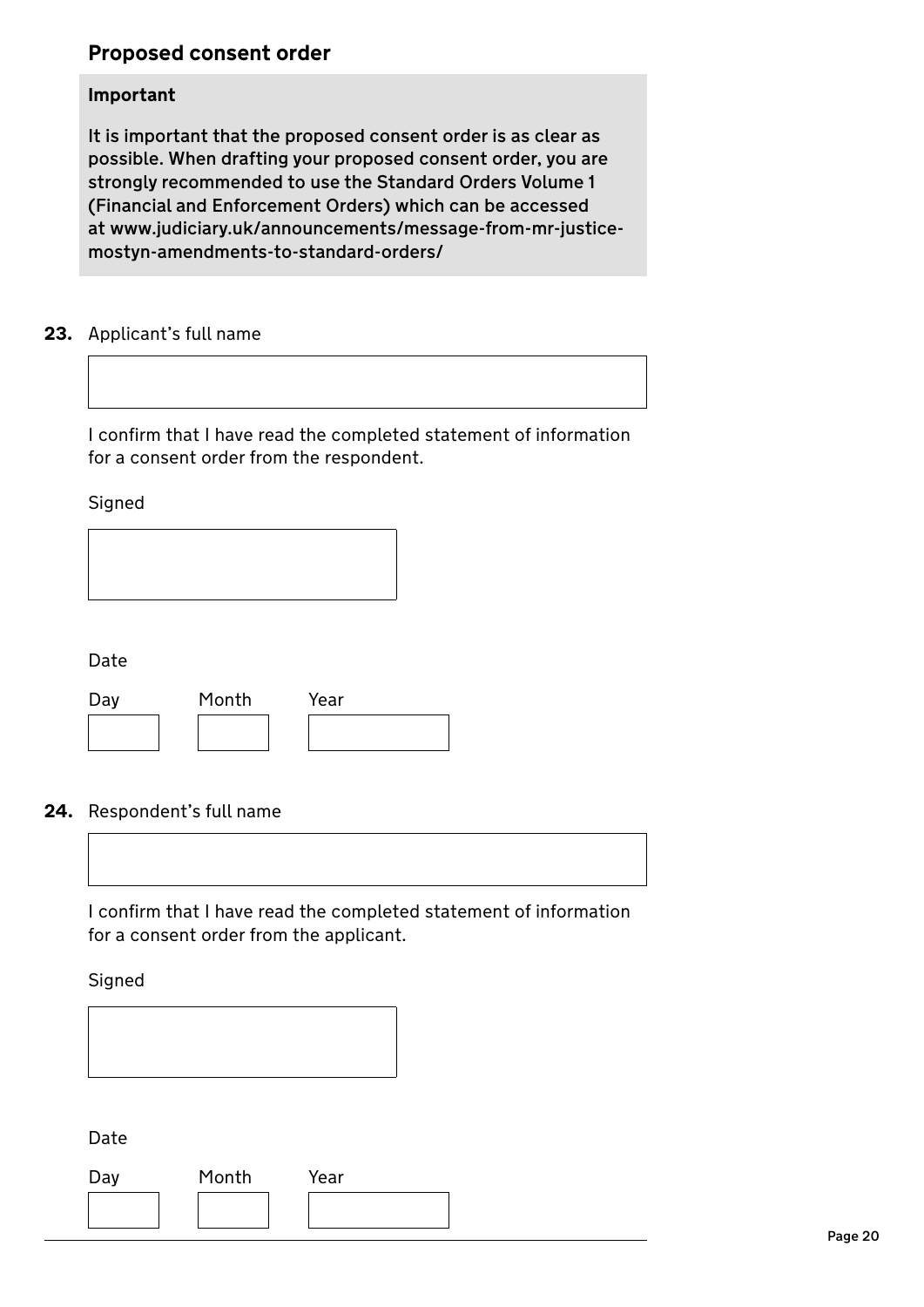# **Applicant's statement of truth**

**I understand that proceedings for contempt of court may be brought against anyone who makes, or causes to be made, a false statement in a document verified by a statement of truth without an honest belief in its truth.** 

| $\perp$ <b>I believe</b> that the facts stated in this Statement of Information |
|---------------------------------------------------------------------------------|
| for a consent order are true and I have made full disclosure of                 |
| all relevant facts.                                                             |

**The applicant believes** that the facts stated in this Statement of Information for a consent order are true. **I am authorised** by the applicant to sign this statement.

### **Signature**

Applicant

| Litigation friend

Solicitor

## **Date**

| Day | Month | Year |  |
|-----|-------|------|--|
|     |       |      |  |

#### Full name

Name of applicant's solicitor's firm

If signing on behalf of firm or company give position or office held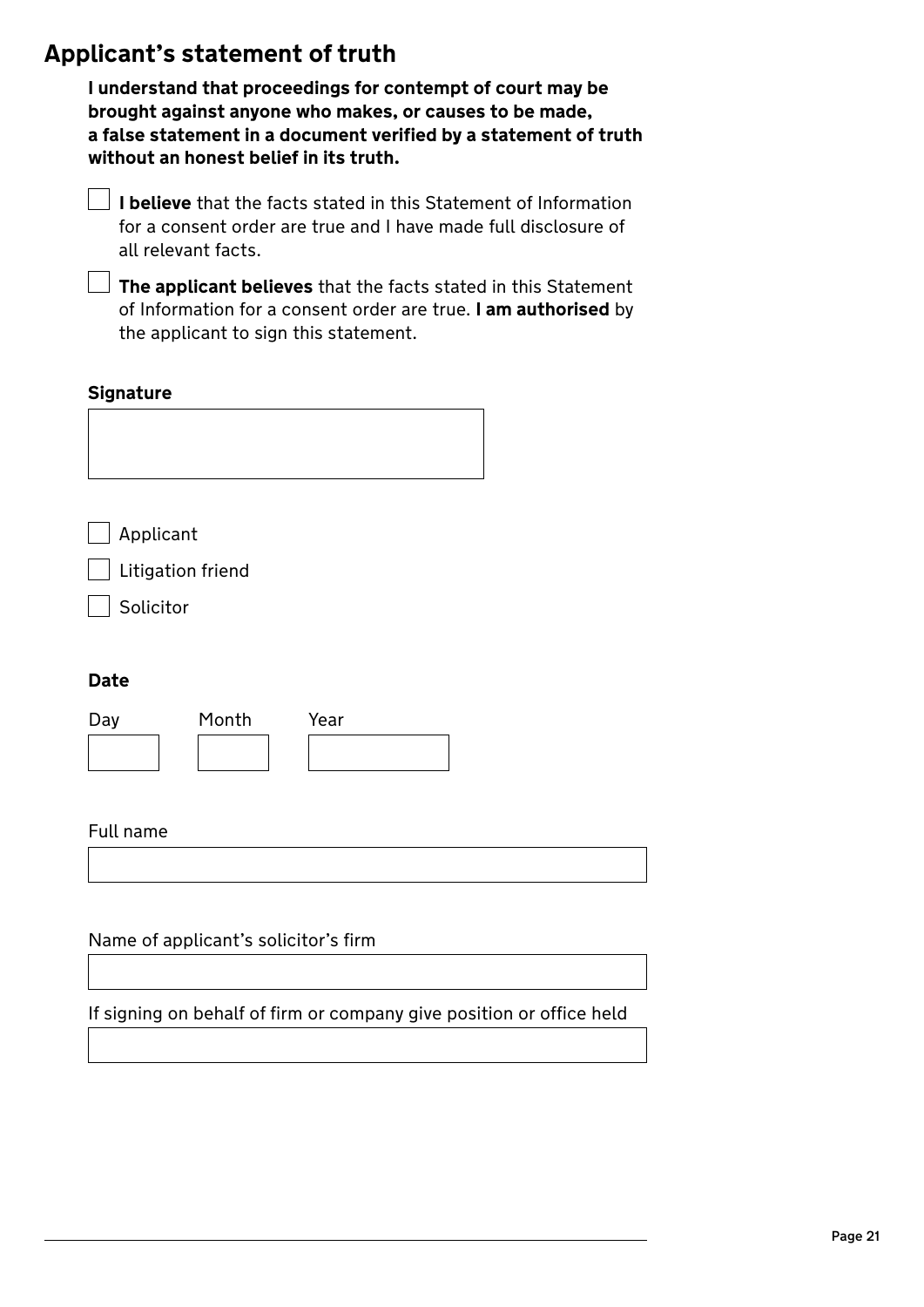# **Respondent's statement of truth**

**I understand that proceedings for contempt of court may be brought against anyone who makes, or causes to be made, a false statement in a document verified by a statement of truth without an honest belief in its truth.** 

**I believe** that the facts stated in this Statement of Information for a consent order are true and I have made full disclosure of all relevant facts.

**The respondent believes** that the facts stated in this Statement of Information for a consent order are true. **I am authorised** by the respondent to sign this statement.

#### **Signature**

Respondent

Litigation friend

Solicitor

#### **Date**

| Day | Month | Year |  |
|-----|-------|------|--|
|     |       |      |  |

#### Full name

Name of respondent's solicitor's firm

If signing on behalf of firm or company give position or office held